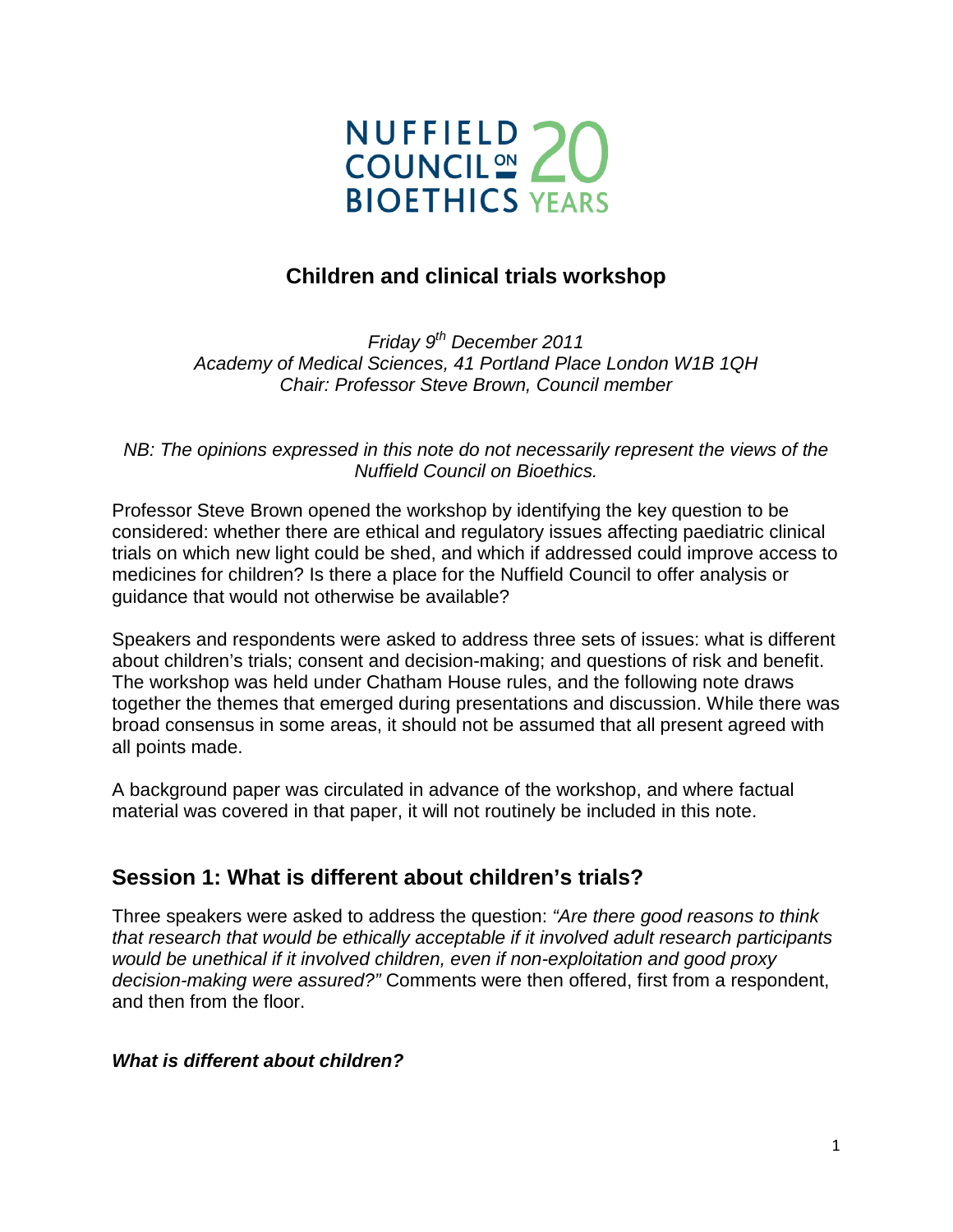- Children are different because: they are developing and growing; they take their medicines differently; their understanding is different; they may assess risk differently; they suffer from different diseases; most are healthy; they play; they have parents (and may have siblings); and they are affected by their parents' choices.
- Particularly challenging research areas include emergency research: the common law requirement to seek legal advice 'if in doubt' in practice excludes children from such research. The Council of Europe provision that research is acceptable if it is minimal risk and may benefit children with the same condition is similarly problematic: what counts as a child in a 'similar condition' (how precise must the comparison be?) and how does the requirement of 'minimal risk' apply if the child is already at risk of dying (e.g. possible benefit of greater chance of life versus risk of death through use of blood clotting agent)? A decision as to whether or not to include a particular child in emergency research is complicated both because by definition parents haven't foreseen this eventuality, and because decisions about research involvement may be closely bound up with immediate clinical care decisions. UK law makes no specific provision for emergency research but does permit research to go ahead where a parent is unable to consent if a 'legal representative' (including a doctor involved in child's treatment if not involved in the study) consents: however, can someone other than a parent really provide meaningful consent? (Sample quote: "What do you mean I can't consent, but some bloke I've never met has …").

## *Non-exploitation*

- Is non-exploitation really possible?
- It may be oppressive or unethical *not* to invite children to participate. Young children and babies, for example, may be treated in intensive care units with equipment and multiple drugs, few of which have been tested in their age group or with their particular condition. Clinicians have to take risks in treating children without evidence – or in enrolling them in emergency trials!
- There is a tension between the rights of the child as an individual and the rights of children as a group. It is a balancing exercise for every child – we need to see the child as a moral reflective person who can be encouraged to consider what it is to be part of society. We know children are inherently altruistic – parents tend to temper this because they see the risks differently or on a more long-term basis. Should guidance similarly aim to temper this altruism?
- The 'protectionist impulse' can be two way: clinicians (and also researchers) may not feel comfortable in how to approach children appropriately.
- Is it acceptable to involve healthy children in studies of, for example: caffeine, paracetamol; swine flu vaccine; amoxicillin; gentamicin; methotrexate? On the one hand, there is possible future benefit to the child should they develop a particular condition, since quicker completion of studies in children may lead to better information for future care; there may be scientific benefits comparing the effects of medicines on healthy and sick children; and children are 'part of society'. On the other hand there is no immediate direct benefit to the child; there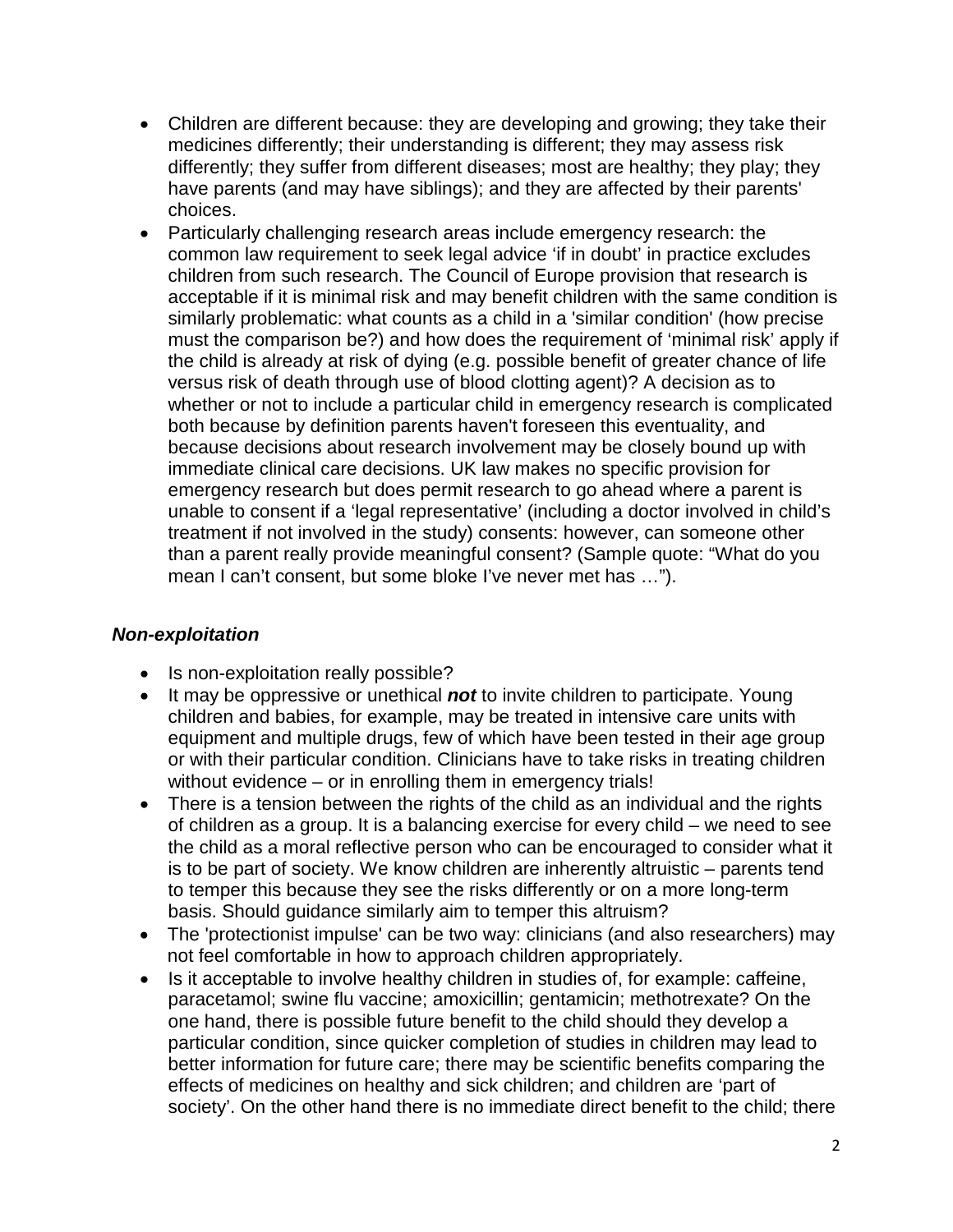are physical and emotional risks; children's lack of experience of life may make envisaging potential risk and discomfort difficult; results of pharmacokinetic studies in healthy children may be irrelevant for sick children; and some may argue that children have no societal obligations.

- The only situation in the UK where healthy volunteer trials in children take place at present is in vaccine trials where there clearly *is* some potential benefit although the child is healthy at present. Is it in fact useful to think of vaccine trials as 'healthy volunteer' trials given the child does have a risk of the disease? It is hard to imagine how any parent would expose their child if there is absolutely no chance of their getting that disease.
- Adult 'healthy volunteers' are compensated for their involvement. For children, the guidance is strict – you can't 'recompense' them, but you can 'reward' them, for example by a voucher or present afterwards. Is this a helpful or meaningful distinction?
- Trials in children are often motivated by companies' desire to obtain patent extension: thus paediatric trials may not necessary be prioritised by the relevance to children's diseases (the example was cited of researchers "running out of children with hypertension" to meet the regulatory requirement to test adult drugs in children unless a waiver applies).
- Problems of trial design: is it acceptable, for example, to take 15 blood samples from a child in a day because that gives the best results for the researcher?
- There are good reasons for a protective approach: some of the past scandals that have led to high levels of protection for research participants have taken place in children (e.g. injecting hepatitis virus into mentally disabled children at Willowbrook or the use of children with hydrocephalus as controls at Papworth in 1967).
- There are now a multitude of bodies regulating research in the UK: Health Research Agency, EMA, Ceres, Involve, NPSA, NRES …
- Has the pendulum swung too far? are we allowing *more* research than we should?

## *Proxy-decision-making*

- If 'good proxy decision-making' is taken to mean decision-making that complies with legal and ethical requirements (for example regarding consent and assent and the child's developing autonomy), there is still a need for caution: the proxy is not the one taking the risks and no research is risk-free! It could even be argued that study intervention constitutes a battery on the child.
- There is considerable confusion over what is meant by 'assent'. Requirements for assent may lead to harmful tensions between parents and child where they analyse the issues differently. A compliant child may not actually be assenting, while a child who becomes competent during an extended study may find it difficult to reconsider their involvement.
- Proxies are likely to act with caution but in practice their understanding of factors such as risk, randomisation, or the nature of research may be weak; they may be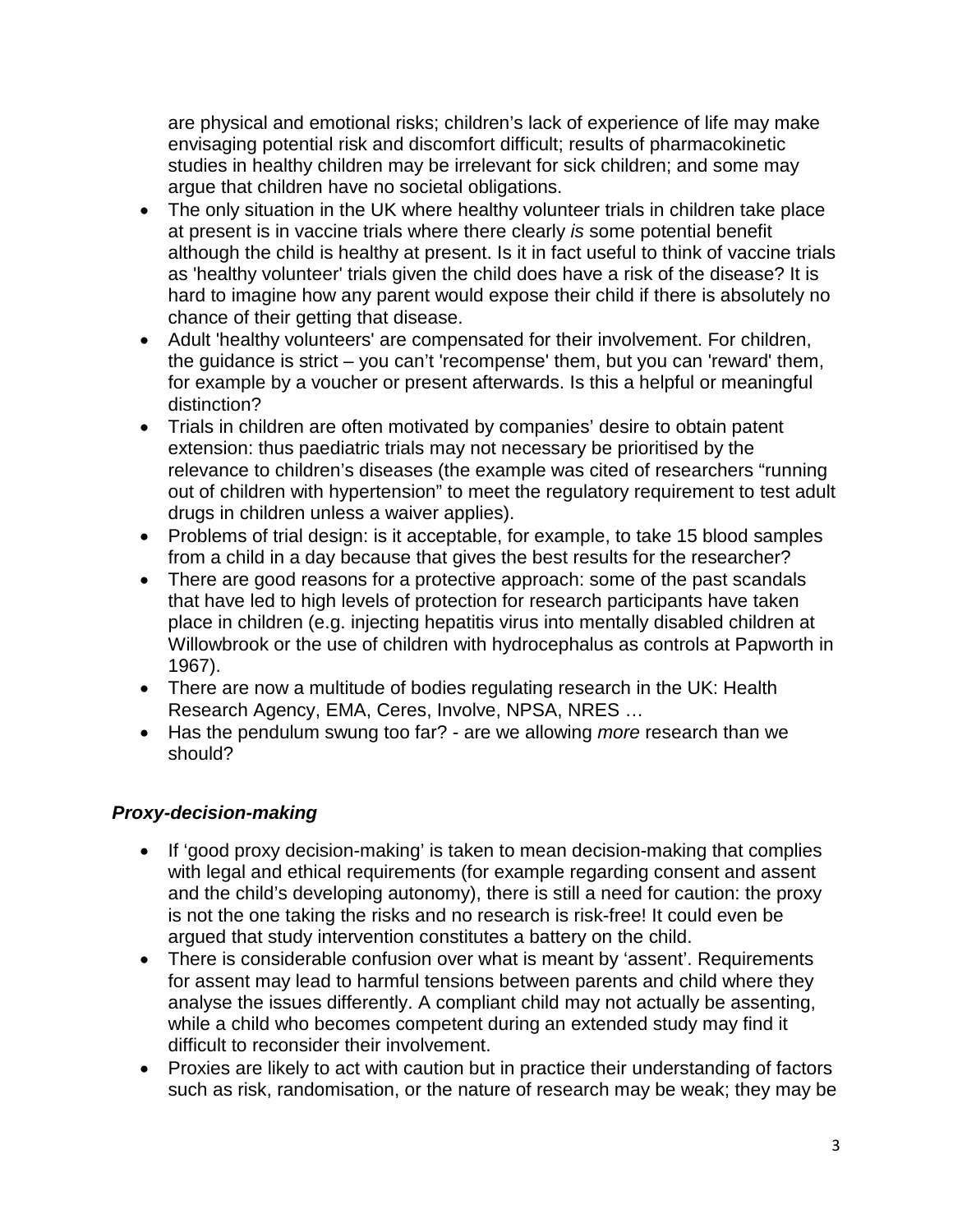under severe stress; and they may feel that a decision to consent to research is the only 'parental' decision left to them.

- There is a need for further empirical work on the influences at play in research, including cultural, social and economic influences, and the role of powerful patient organisations.
- New issues arise in connection with studies looking at children's genes where there is a 'two-way' relationship: given that the results may be relevant also to adults, the role of the parent as a proxy decision-maker becomes further complicated. Where children have no genetic connection with a parent – are we opening a can of worms?

## *Relevant law*

- Article 8 of the ECHR protects the right to private and family life (interpreted in *Pretty v UK* as including the "physical and psychological integrity of a person").
- Article 3 prevents inhuman and degrading treatment.
- The case of *SvS* suggests that at times in treatment you may be allowed to act 'not against' the child's interests: but can this ever really be justified?

## *Possible ways forward*

- 'Best possible consent' or 'imperfect consent', avoiding overly paternalistic approach (assuming study well-designed, peer-reviewed and ethically approved) and allowing for 'therapeutic optimism' (hope compatible with a valid consent).
- Children should be recognised as developing moral agents, and competent children should make up their own minds (consent not assent). There is considerable empirical evidence that children are much more capable than they are given credit for and many are keen to be involved (research involvement was cited as a 'reason to get up in the morning'). There are quite sophisticated ways of measuring children's understanding.
- Family decision-making should be the model for young children, avoiding the 'weasel words' of assent.
- Don't just transfer adult protocols to child trials. Trials can be designed to meet children's needs better and to minimise invasiveness: for example, by using Baysian estimations you can avoid the burden of a high number of blood tests in one day, and seek fewer samples from more patients.
- Involve paediatricians and other professionals from the beginning.
- Ask children and parents.
- We need better ways of explaining risk to everyone, including adults!
- Things *are* getting easier particularly in neonatal intensive care where there tends to be more time to consider issues (in some cases during pregnancy) and where the population is more standard than in paediatric intensive care.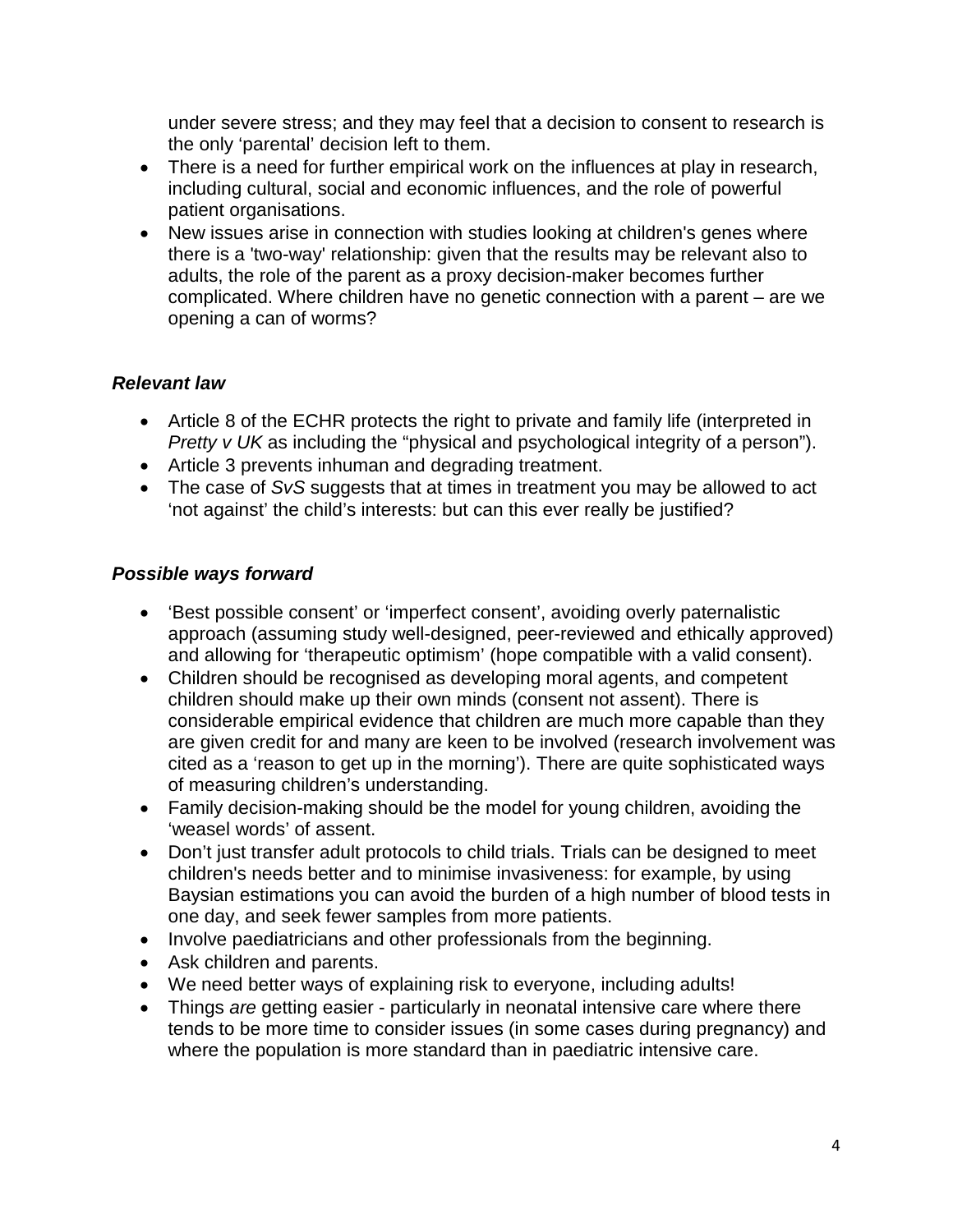## **Session 2: consent & decision-making**

Presenters were invited to address the questions *How should children's autonomy be recognised in the research context?* and *Can you be altruistic on behalf of your child?* Comments were offered first by two respondents, and then from the floor.

#### *Recognising children's autonomy*

- Children are often seen as a 'vulnerable group' on the basis that they cannot understand complex information, are immature, can't always recognise their best interests, are not future-oriented, and need adult protection.
- However, the approach to children in bioethics is often quite confused: there is a lack of understanding of the ethical status of children (as seen for example in the fact that children under 16 cannot give their own legally-binding consent to a clinical trial, but at the same time ethical guidance suggests that their refusal to participate should be honoured), about what 'best interests' are etc. We don't have good tests of capacity in the sense of capacity across a number of domains; we tend to lump children together (and in extended trials even individual participants will themselves develop and change); and children who are very ill may be either increased in their capacity because of their experience of the illness, or depressed in their capacity because of the effect of the illness on them.
- Parents may feel 'abandoned' by doctors in making research decisions: they are usually guided through treatment decisions, but may then be left alone to make a research decision to avoid undue influence. If parents feel overwhelmed at being asked to decide, how can they realistically involve a child (e.g. a 7 year old with cancer) in decisions that go 'way over his head'? However, it is not always a struggle to decide: sometimes parents are excited to be asked, as are children, because they are interested in contributing and have sense of community with other patients with similar condition. So much depends on factors such as the clinical context, the time available to decide, and the type of trial: for example whether the research intervention is the main treatment or an 'add on'.
- A 'black and white' approach to children's competence may not be helpful. 15 year olds may welcome having their parents involved, even if judged to have capacity to decide for themselves, because of the benefits of parental support. This doesn't change overnight at 16: it is inappropriate for healthcare professionals to exclude the parents of a 17 year old from the consulting room unless this is in response to the child's wish - it is not a helpful way of 'respecting the child's autonomy'. As adults we like someone there with us – to remind us of what was said, support us, have someone to discuss the information with us. Being competent doesn't mean you don't need support (cf 'relational autonomy' ). Indeed, parents can be a source of empowerment for children in making a decision – they can *support* their preferences and autonomy.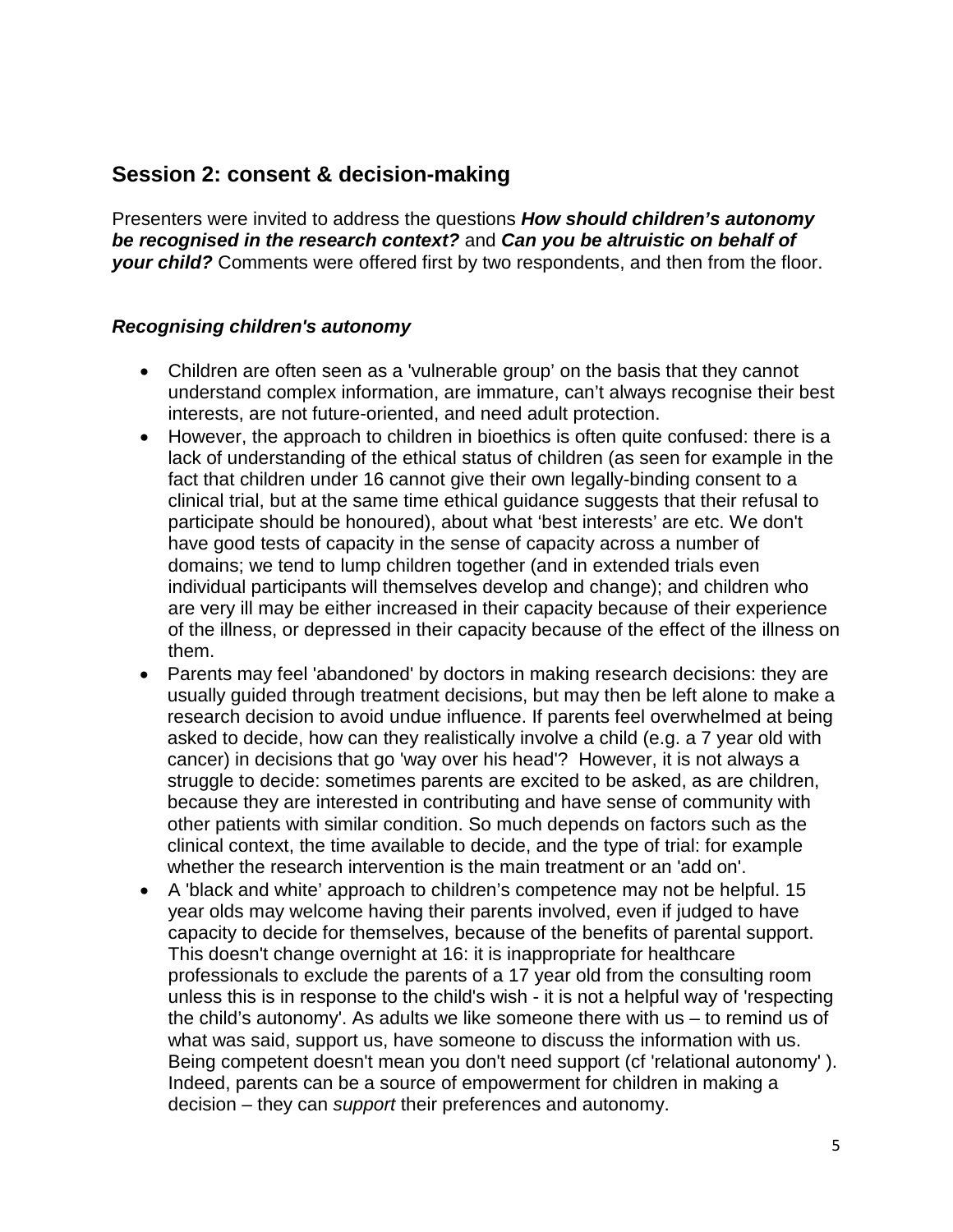- Age is a very imperfect 'bar' given how much children vary. Where children are individually assessed for competence, the 'bar' is set much higher for children than for adults (which would strengthen the argument for allowing them to decide for themselves if judged competent and if they so wish).
- An emphasis on children's rights doesn't necessarily detract from a family model of decision-making. Clear legal messages are needed as safeguards to ensure that children's rights are not overlooked, and to entitle children to make their own decisions if they can and wish. However, arguing that the decision is ultimately for the competent child doesn't mean that they shouldn't have full support in reaching that decision. The law is about worse-case scenarios: we need both the law to protect rights *and* good practice in shared decision-making. In practice children do dissent, and at times restraint is used to require them to participate: legal parameters are thus clearly required to prevent abuse.
- Is it more helpful to think of 'beneficence' than autonomy? 'Assent' should be understood as promoting beneficence; we should move away from preoccupation with competence; it's often not so much about 'capacity' as about power, control and poor communication.
- There are several studies<sup>[1](#page-5-0)</sup> in which most children prefer shared decision-making: "If we all make it together I think it's best because … I have to make a bit of it because it's me that it's going to happen to, and they have to make it because they're my mother and father and they look after me. So if we both make it it's better' (11 year old). The assumption that children want to have independence and sole control is not right. But they do also like to be involved.
- Consensus and shared decision-making in families, after negotiation, is in practice a common position (with the possible exception of cancer where parents may perhaps not feel emotionally strong enough to share the information without burdening the child with their own sense of fear). In promoting a 'family' or 'shared' decision model, however, it is crucial to be aware of patterns of decisionmaking and parenting beliefs held by the families concerned, and the difficulties that may be involved in ensuring that all 'voices' in the family are heard. Parents may also seek to restrain a child's involvement, for example by withholding information, out of a desire to protect the child, even though they normally allow their children plenty of scope for decision-making in ordinary life. Where there is conflict, it is very important for clinicians and researchers to have the discretion to make adjustments in order to meet the particular needs of the child and the family.

<span id="page-5-0"></span> <sup>1</sup> See, for example, Alderson P (1993) *Children's consent to surgery* (Oxford: Oxford University Press); Coyne I (2006) Consultation with children in hospital: children, parents' and nurses' perspectives *Journal of Clinical Nursing* **15:** 61-71; Coyne IT (2008) Children's participation in consultations and decision-making at health service level: a critical review of the literature *International Journal of Nursing Studies* **45**: 1682-9; Deatrick JA (1984) It's their decision now: perspectives of chronically disabled adolescents concerning surgery *Issues in Comprehensive Pediatric Nursing* **7**: 17-31; and Zwaanswijk M, Tates K, van Dulmen S *et al.* (2007) Young patients', parents', and survivors' communication preferences in paediatric oncology: results of online focus groups *BMC Pediatrics* **7**: 35.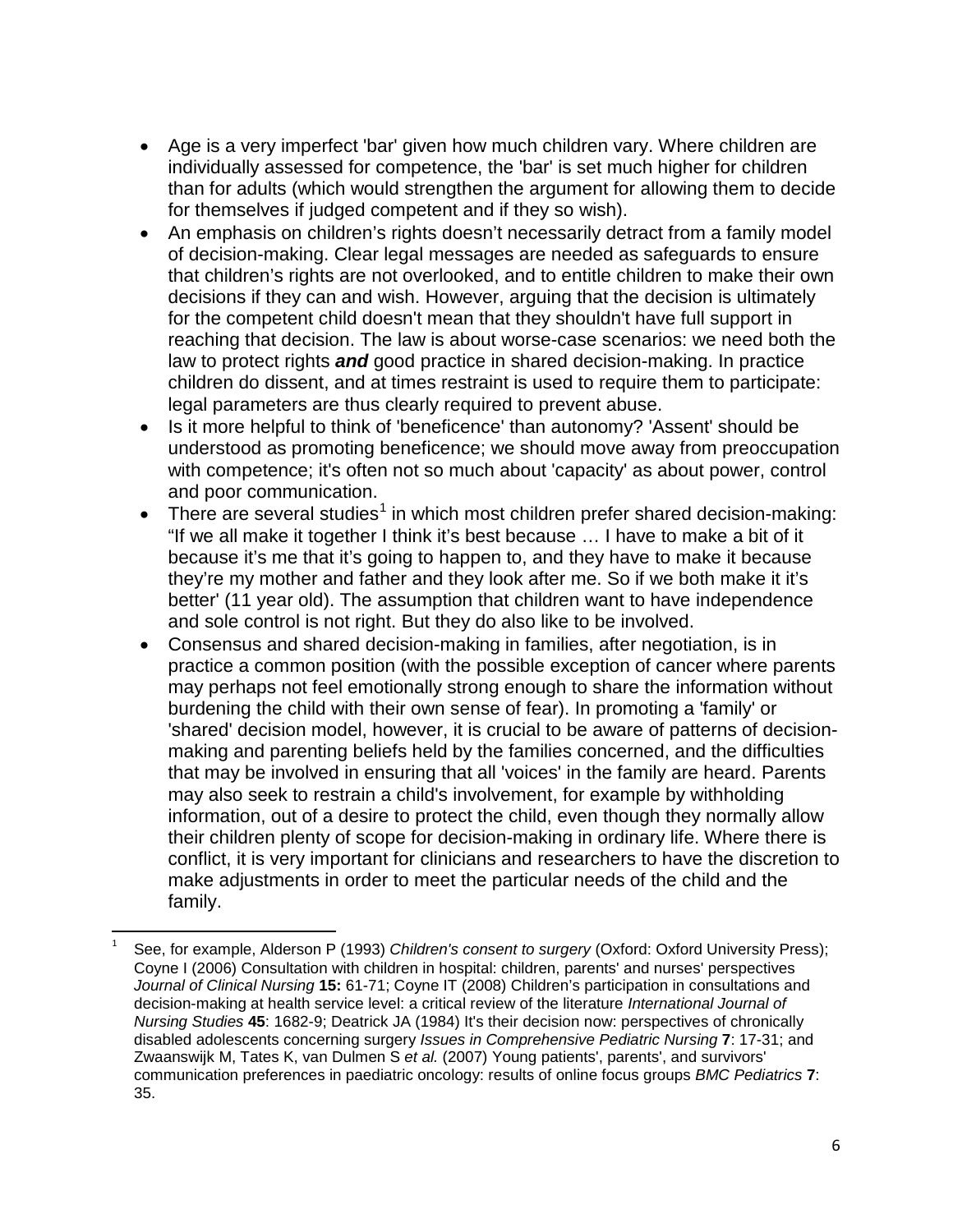- There is a real risk that processes designed to protect children just become boxes to be ticked. The more we put bureaucratic processes at the heart of the system, the less we involve children. We also need to balance protection with participation – children are sometimes excluded when they could have been involved. Taking account of children's preferences in every situation (a situational perspective<sup>[2](#page-6-0)</sup>) will help adults to balance protection with shared decision-making.
- Children are morally capable, want to be engaged, and have moral views. The task is to try to elicit these views. In practice there is little engagement with children in this way, and also little awareness on how best to do so!
- Information needs to be clear and simple, in a format that engages children. It is important to explore children's (and parents') views about the trial and go beyond simply explaining risks and benefits to them. Informality is important: the discussion should be interesting and not perceived as being like a formal 'test' of whether the child understands. There is still far too little guidance for professionals in this area: they think they are using child-friendly language, but they're not. Non-verbal communication from child may be misinterpreted and lead to unnecessary exclusion.
- These communication problems are particularly likely to arise where professionals are not routinely working with children: paediatric practice by contrast is predicated on involving families and children, and it is very well accepted in paediatric practice that the same range of abilities are found in children as exist within an adult population. This may be a practical problem of training, rather than a conceptual one. Organisational context can also be highly influential in determining what happens in practice: for example play therapists provide a fantastic service, but may often not be available.
- Children and families need to be given more time and support. A 'genetic counselling' model might help here where one person is charged with taking account of the particularities of the child/family/kind of support/illness/treatment/risk etc, or where different set of experts involve the family in a non-time-constrained way.
- It is important to respect family context: it is hard to judge how families interpret things in the abstract, and this is often not the way we imagine! (In one example, parents said that in fact they felt involved and empowered by a particular discussion, even though the researcher observing them had gained the opposite impression.) There is a need for continuing research on how families do interpret this experience: for example, excluding practitioners whom the child knows and trusts from the discussion with the aim of avoiding undue influence may in fact lead to a loss of empowerment. If the child has a good relationship with the clinician, this may in fact enable them to make a decision that's right for them. Other children may feel freer to discuss with a nurse or play therapist rather than with their doctor.

<span id="page-6-0"></span> <sup>2</sup> Coyne <sup>I</sup> and Harder M (2011) Children's participation in decision-making: Balancing protection with shared decision-making using a situational perspective *Journal of Child Health Care,* published online 9 August 2011, doi: 10.1177/1367493511406570.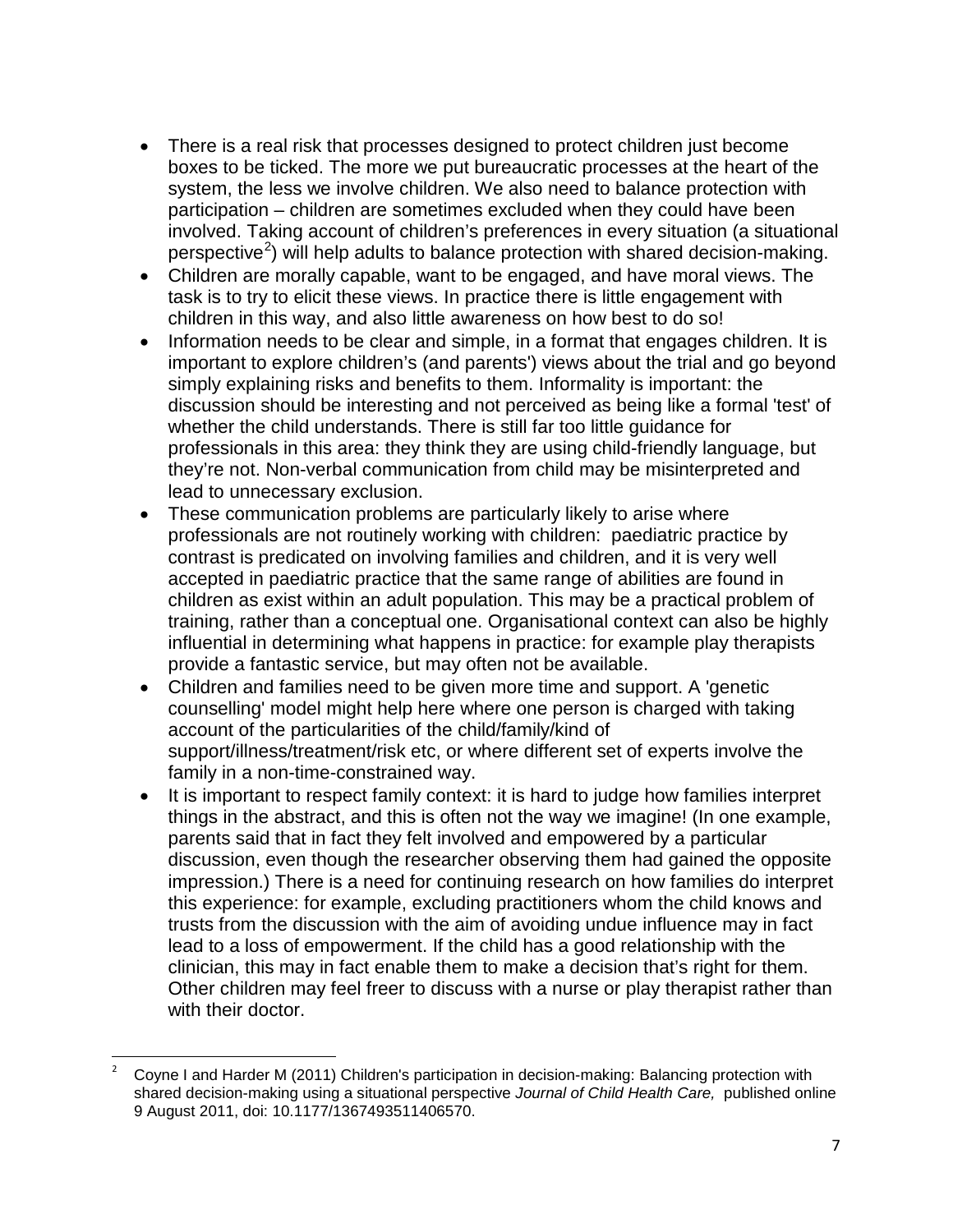### *Parental decision-making and altruism*

- You can't be altruistic on behalf of someone else!
- However, the UK Clinical Trial Regulations place much tighter restrictions on what a proxy decision-maker can take into account than are the norm in other forms of parental decision-making. In general, parents may have 'overall goals' for their children (e.g. making them happy, prosperous, well-integrated, moral children … developing into happy, prosperous, well-integrated, moral adults) and current goals (e.g. that the child should do well at school). Discrete decisions (e.g. that homework should be done **now**) may be directly or indirectly related to these goals. Other decisions may not be linked with these goals at all. Isn't it an acceptable 'parental goal' to bring your child up to be appropriately altruistic?
- The language of 'best interests' and the 'paramountcy' of best interests is denied by decisions we *de facto* allow parents to make every day (and indeed by the tax system since it's hard to see how taxing a child's money could be seen as being in their best interests). Where there is more than one child it is impossible to achieve this even in theory. Moreover, children's societal obligations are recognised in the UK by the criminal justice system where children may be held to be responsible for their own actions.
- How broad a definition of best interests can we take? Can it include being appropriately altruistic?
- Paternalism may be pure (where you have only the interests of the person at heart) or impure (where you act out of mixed motives - for example where something is good for the child but also best for the parent). In practice, parents often act out of impure paternalism, with concern for the child's best interests only providing part of the motivation.
- Parents have a persuasive role from when the child is quite young we try to persuade them to do what is right. However, the current research ethics system may prevent trials taking place, thus taking it out of parents' power to take any role in persuading their child that it would be a good thing to participate, and then to consent on behalf of their child, Should the research ethics system prohibit certain projects to which proxies could legitimately consent on behalf of their child, on the basis that some proxies might make this decision in problematic ways?
- There is a difference between risks and burdens: burdens are predictable and reasonably certain (even if the effect on any particular child may vary from that on others) while in risk the magnitude of the possible negative event is what is usually of most concern. Parents are allowed both to force and persuade their children to take on quite large burdens in other areas, such as charitable obligations. It could be argued that there **are** some projects to which parents should consent on behalf of their children even if they involve more than minimal burden.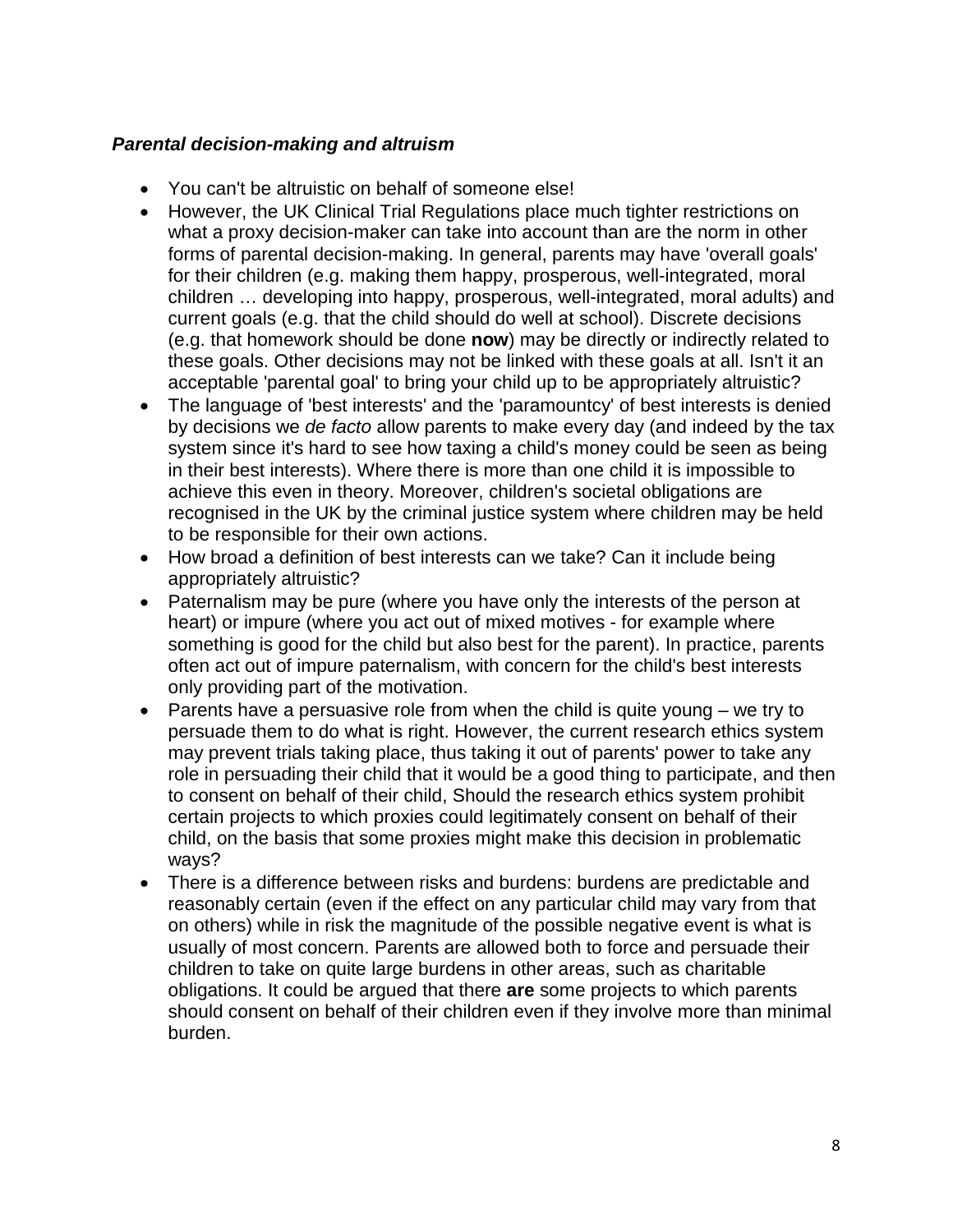## **Session 3: Risk and Benefit**

Three speakers were asked to address the questions: *What level of risk is acceptable; Communicating risks to children;* and *Who should benefit?* Presentations were followed by comment by a respondent, and then by open discussion.

### *Overview points on risk and benefit*

- The *quality* of research is important: poor quality research prejudices all research.
- The value of clinical trials should not be underestimated: trials have led to 75% survival rates in childhood cancer, compared with 10% fifty years ago. Vaccine trials have led to routine vaccination and subsequent reductions in, for example, pneumococcal infections. The Medicines for Children Network has facilitated 300 studies involving 30,000 children.
- The RCPCH is currently revising its guidance on involving children in research, and is involving children and young people in that process.

## *Examples of particular trials*

- Healthy infant vaccine trial, offering a new combination of vaccines, and earlier and broader coverage against forms of meningitis and pneumonia:
	- o 4 blood samples over year (as well as initial immunisation)
	- o Benefit: improved protection (individual and society herd immunity)
	- o Risk: discomfort of venepunctures (and very small risk)
- Pharmacokinetic study of a new antibiotic for serious infection in babies under 12 weeks:
	- o Single dose, while receiving routine IV antibiotics; 4 blood samples over 8 hours
	- o Benefit: improved information for other babies/children little, if any, benefit for this particular child
	- o Risk: of 'new' agent (new to this age group); discomfort of venepuncture.
- Pharmacokinetic study of a new hypertensive medicine in children aged 6 months to 18 years with high blood pressure:
	- o Single dose; 8 blood samples over 24 hours
	- o Benefit: improved information for other children (not this child)
	- o Risk: new agent in this age group; discomfort
	- o Researchers were able to recruit to the older group with no problem despite fears that it would be very difficult. Children were recruited through treating clinicians; attitudes expressed by those willing to participate included comments such as "blood pressure affects me and also my dad/friend …"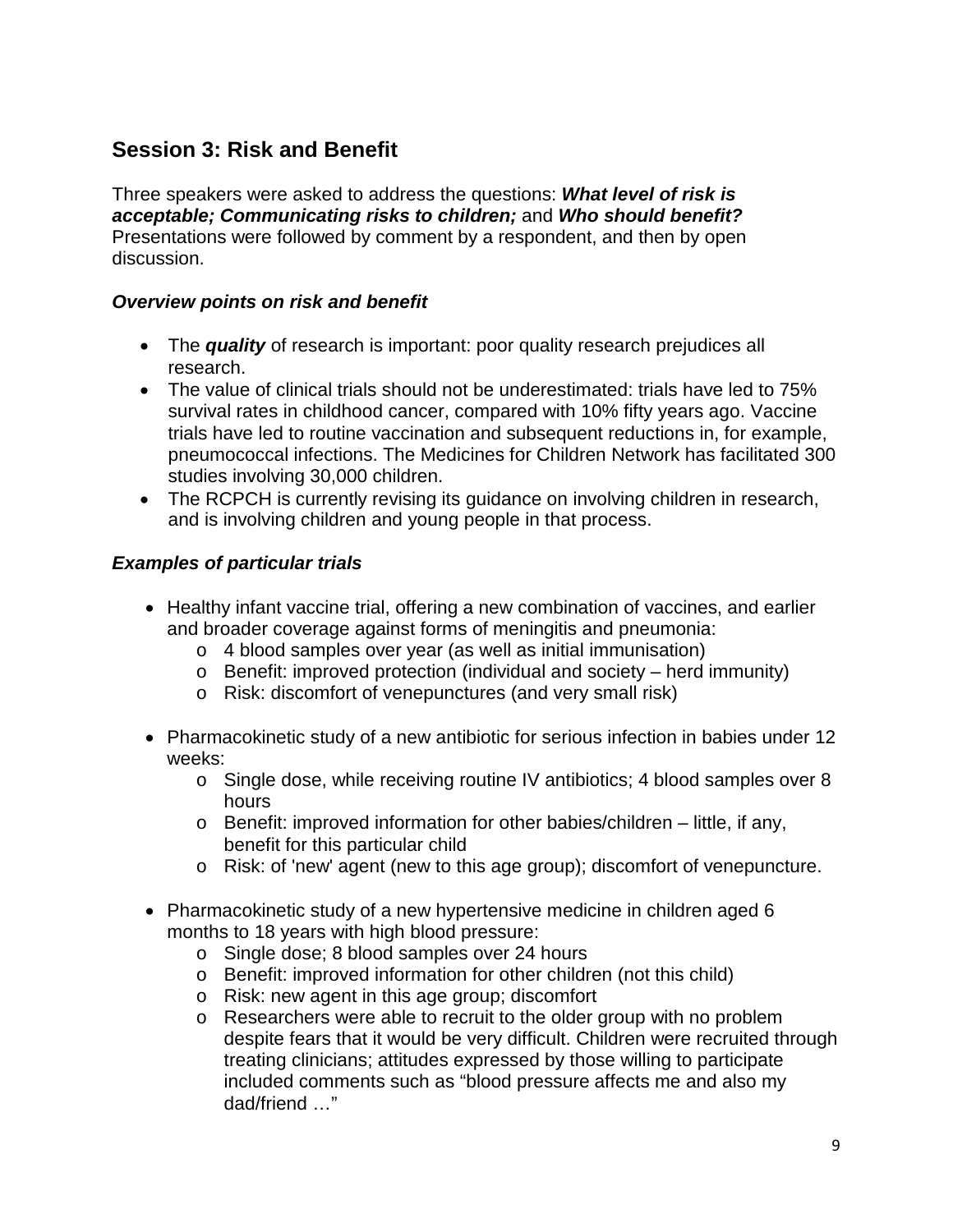- Newborn trial of licensed medicine currently used 'off-label' for seizures, with the aim of finding the optimal dose and defined pharmacokinetics in babies with hypoxic brain damage after delivery:
	- o Inclusion criteria: babies who failed to respond to standard anti-convulsant medicine.
	- o Benefit: possible improved outcome both for the child and for others
	- o Risk: unforeseen adverse events; discomfort of blood sampling.
- Phase II study of a new agent for Duchenne Muscular dystrophy (seen as potentially 'curative' in that it allowed for some production of deficient protein, and hence lots of interest from affected families). Study involved dose-finding and also pharmacokinetic effects, and could last several months.
	- o Benefit: possible improved outcome for child, and also for other children
	- o Risk: disruption of being in a trial over a long period which can be hard for children to tolerate.

#### *Assessment of risk*

- Known risks can be measured but how about unknown risks, such as unknown adverse reactions or long term risks? Reversibility is an important consideration here.
- Should you look at absolute risks or at risk in relation to benefit? The latter is more intuitive, but the former may also be important: for example is a liver biopsy acceptable if it is unnecessary for treatment, and yet the results of trial will not be meaningful without the biopsy? How about muscle biopsies undertaken for research (not treatment) purposes in Duchenne muscular dystrophy: leads to increased loss of muscle function and is irreversible, but patients are keen because of the research potential?
- Is any risk acceptable in the context of life-threatening illness?
- Is 'minimal' risk a useful concept? 'Minimal' in whose view? parents/ clinicians/ researchers all have different perceptions. Is vomiting minimal? – while it may usually be considered so, how about vomiting just after surgery which leads to other risks? In the US, 'minimal' risk is often defined through reference to activities in everyday life.
- One approach to risk is: hazard x probability. Should the focus of 'minimal' relate to the nature of the hazard or the degree of the probability?
- Risk may be assessed in different ways at different levels: at regulatory level it can only be a very blunt instrument, while RECs have the opportunity to look at the way that the risk fits in with the context of the research proposal, and can talk to researchers. However, even RECs only see one aspect of risk and don't see how in practice it is operationalised: there are a whole range of risks that people take into account and dispositions to risk-taking vary throughout the population. Much depends on the relationship between the researchers and parents.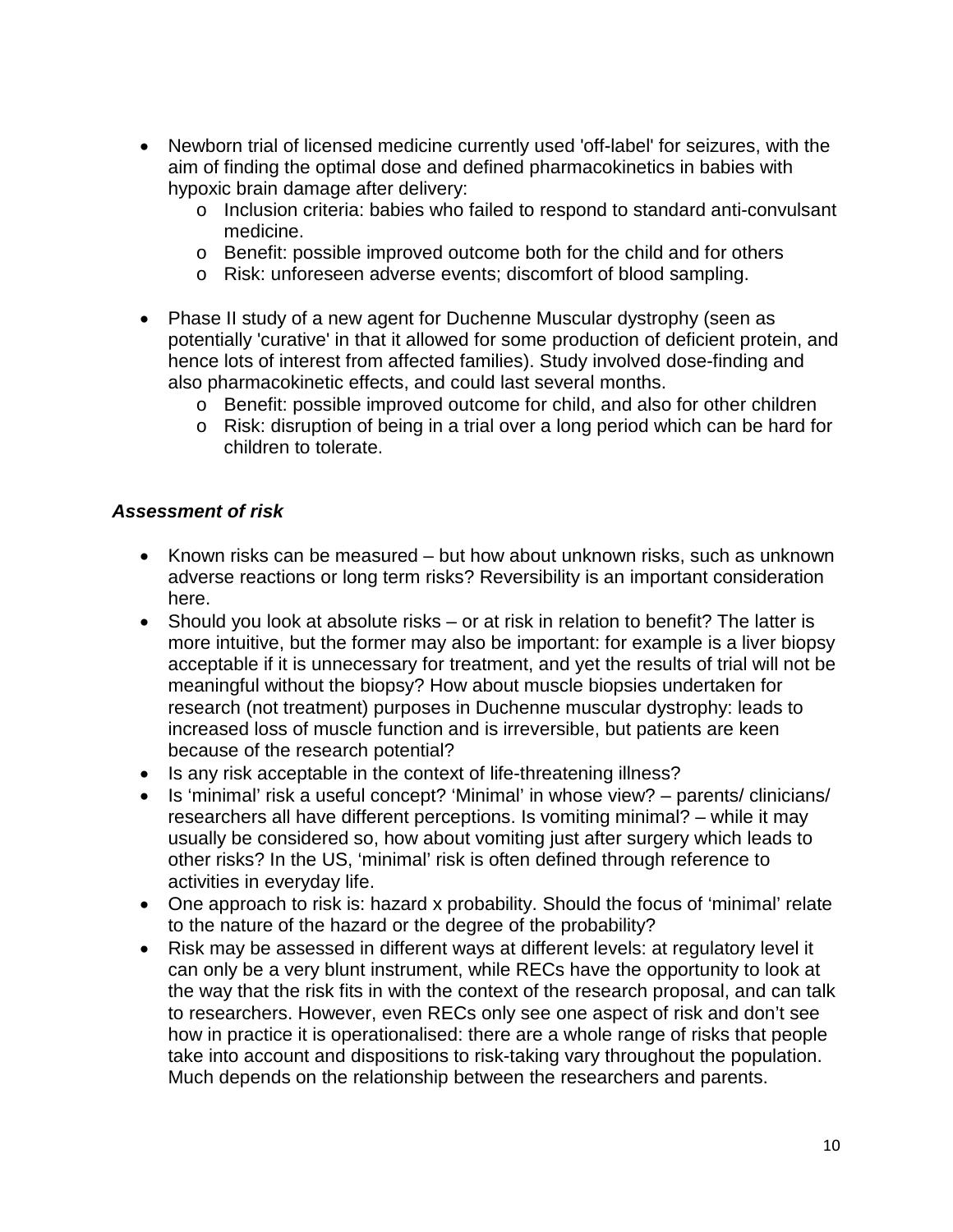• The approach of the EMA Paediatric Committee when considering questions of risk and benefit in paediatric investigation plans (PIPs) is often an intuitive reaction with risk weighed on one side and benefit on the other, decided by a democratic vote of the 27 representatives from member states. EMA are working on formal processes: it is not possible to legislate as to whether a particular process is acceptable/inacceptable; rather a system is needed to ensure issues are properly considered in a transparent way.

## *Research on communicating risk to children*

- Even in areas like genetic services, it appears that communication with children (e.g. in terms of understanding the implications of carrier status) is often poor.
- There has been a general consensus for a long time that children under 11 can't understand abstract concepts like probability (following Piaget's theories of cognitive development). More recent work, however, suggests that if information is presented in an appropriate manner, younger children can cope.
- If risk is understood as the combination of the seriousness of an event and the likelihood of that event, then understanding of probability is key. From work with adults, it is known that the format in which probabilistic material is presented is key to understanding.
- Research<sup>[3](#page-10-0)</sup> has been undertaken with 106 children aged 7-11, from a wide range of academic abilities and socio-economic backgrounds, and with verbal ability scores ranging from 73-130 (median 100). Children were invited to play the 'cup game': identifying which cup was the most likely to be hiding the ball, with a 'temperature' gauge for them to indicate how confident they were in their own answer. Probability was expressed using a range of formats: verbal labels (e.g. often, seldom, sometimes), ratios, percentages, and pie charts.
- Format was found to be very important: pie charts were the best, with labels and percentages also quite successful. Pie charts were only shown one way (i.e. they were not used to test understanding with respect to an event *not* happening) in order to keep the magnitude of the risk the same between the various trial formats
- Age and verbal ability affected understanding for most formats, while gender was irrelevant. Feelings of certainty and reliability correlated well - i.e. children judged their own understanding accurately.
- This research was just a pilot scheme but the results suggests that some 7-11 year olds *do* have the capacity to understand probability to a certain extent, so the onus is on clinicians to try! The next question to consider might be how children apply their understanding of probability to real situations.

<span id="page-10-0"></span>Ulph F, Townsend E and Glazebrook, C (2009) How should risk be communicated to children? A cross-sectional study comparing different formats of probability information *BMC Medical Informatics & Decision Making* **9**: 26-41.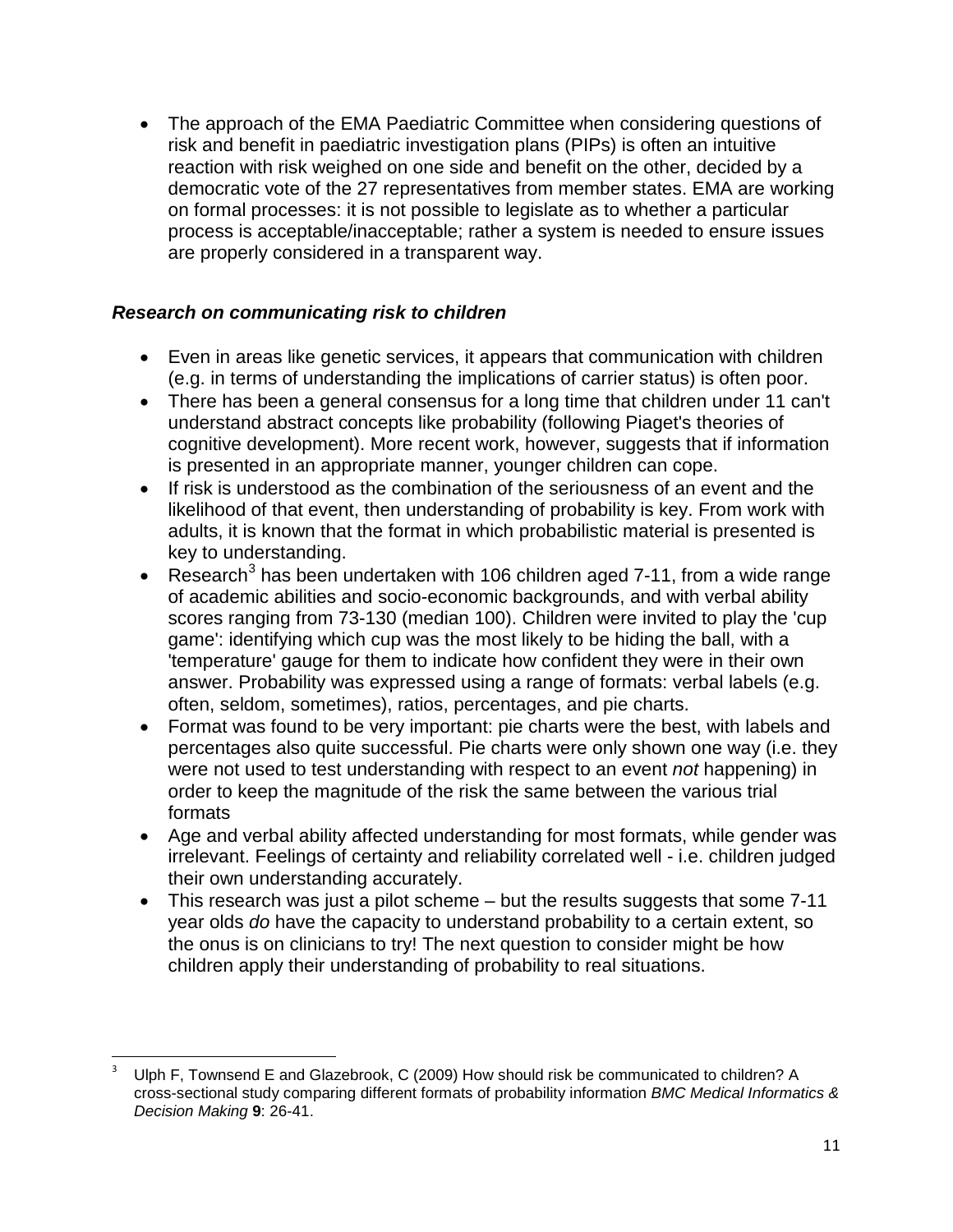#### *Who should benefit?*

- Many different guidelines exist on how risk and benefit should be managed and balanced. At present, different countries pick and choose from amongst the guidelines but this is problematic: each is designed to be read as a whole and it may not work if, for example, you take definitions of risk from one and benefit from the other.
- The Clinical Trials Directive requires that there should be "some direct benefit for the group of patients". The Directive itself does not define 'group', but guidance issued by the EU recommends a broad definition encompassing children affected by the disease or like diseases. The Directive also requires an appropriate balance between risk and benefit.
- Both 'group' and 'benefit' are inconsistently defined throughout EU member states. Some countries adopt a wide definition in order to limit restrictions on paediatric research. Others, however, 'gold plate' the requirements in an effort to protect vulnerable minors. The Good Clinical Practice Directive allows states to increase protection over and above the requirements set in the Clinical Trials Directive. There are a number of ways of doing this, but the two most common are:
	- o Using narrow definitions of 'group' or 'benefit'. In England, for example, 'group' is narrowly defined as the group of trial participants rather than the group of children with the same disease. 'Benefit' also needs interpreting. For 'benefit' to be 'direct' it must be tangible, but the benefit might flow either from the trial itself (e.g. through access to a better alternative to existing treatment) or from the results (e.g. increased safety, dosing information, treatment duration etc).
	- o Additionally incorporating the approach set out in the Additional Protocol to the Biomedicine (Oviedo) Convention, which takes a different approach from the Directive. In particular, the Additional Protocol to the Convention sets down special requirements if the research is of more than minimal risk, requiring that in such research there must be potential for direct health benefit to the individuals participating. In doing so, it distinguishes between two distinct 'groups': the group of trial participants for whom the research is of more than minimal risk (who should have the potential to benefit directly from the research); and the group of patients of the same age or with the same condition (who are not participating in the research and hence not subject to any risk but who may still benefit from the results).
- Where countries incorporate the Additional Protocol approach, the danger is that the wider definition of group recommended by the EU is only used when the research is of minimal risk and burden, rather than in *all* research as is envisaged in the EU guidance. The EU guidance does itself refer to the Additional Protocol, but in practice the amalgamation of the two approaches, with their inherently different definitions of group, can lead to inconsistencies and to a restrictive approach to paediatric research.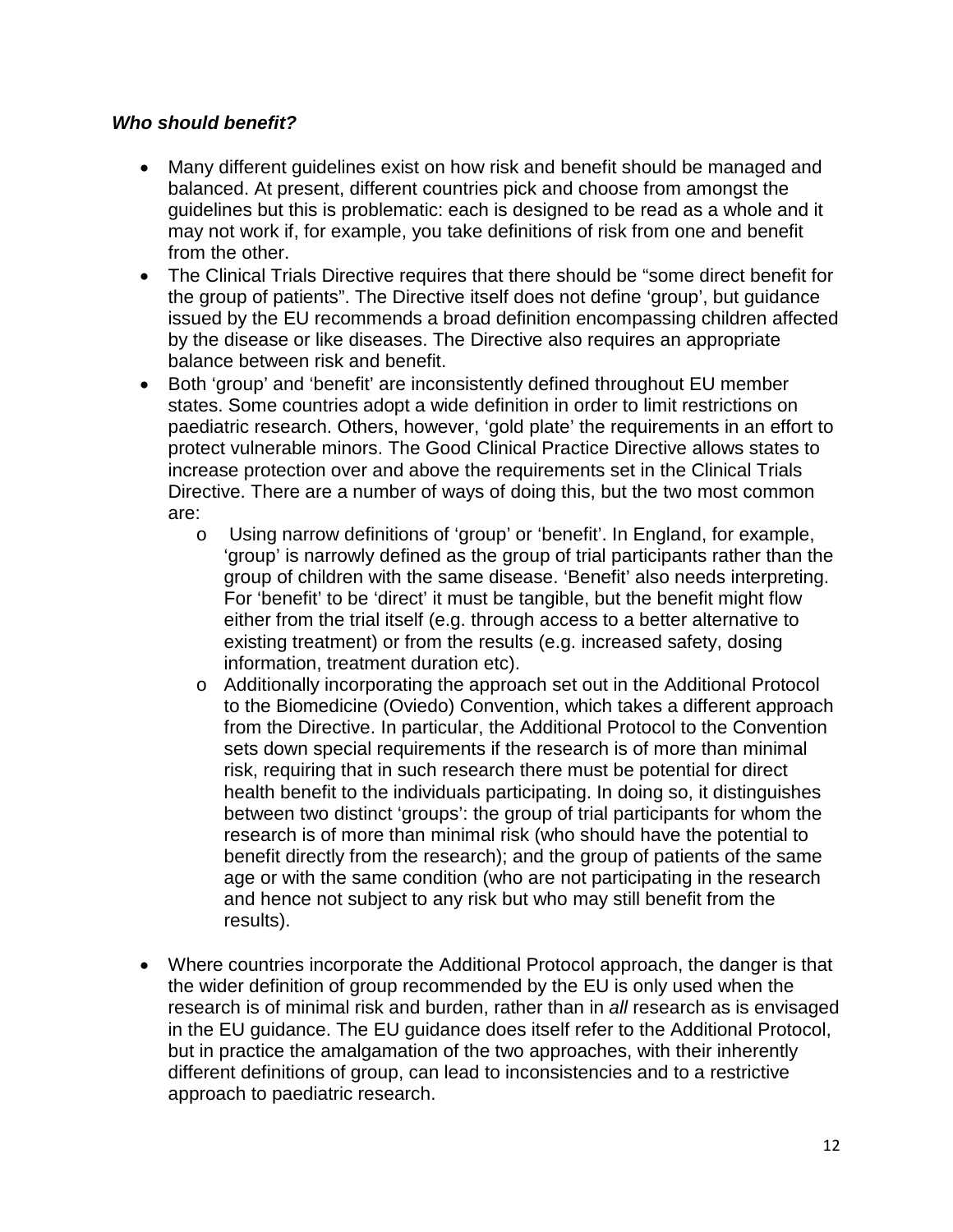- Thus, the Directive (on a wide reading of 'group') permits research involving more than minimal risk in three sets of circumstances that would be forbidden by the Additional Protocol unless there was also potential individual health benefit:
	- i. where the *individual* will gain benefits from the research that are not 'health' benefits,
	- ii. where the *group of participants* will benefit from the results, or
	- iii. where the *group of children with the same illness* will benefit from the results.
- Is the Directive too liberal? or is the Additional Protocol too restrictive? A review by Anna Westra of approved Dutch research projects criticised the use of the 'minor increase over minimal risk' criterion in the Netherlands because it was not accompanied by the same wide definition of 'group' as in the EU guidance: in Westra's view this led both to too restrictive an approach, and to children at times being exposed to unacceptable risks. $4$
- Possible solutions include:
	- o Abandoning the Additional Protocol and adopting the EU guidance in its current form, or
	- o Adopting new guidance paying more attention to defining relevant risks with respect to particular definitions of group

## *General discussion on risks and benefits*

- Where no direct benefit is expected to a particular child (for example where pharmacokinetic testing of an antibiotic for the first time in this age-group), what is the rationale for testing in sick children rather than healthy ones? On the one hand there may be practical reasons why it is less burdensome (e.g. IV line already in place), and the research question may relate to how a child already suffering from an infection responds to the drug. On the other hand, is there a risk that such 'opportunistic' testing on sick children is an unfair burden on sick children? How compelling are the arguments that in such cases the appropriate sub-population of children is those already suffering from infections? How does this fit with the increasing focus on stratified medicine and subgroups of the population?
- Would it be permissible under the Directive for a new antibiotic to be tested on a child who is neither already ill nor at risk of a specific infection? How wide can the definition of 'group' be? Can it potentially include all children if the infection is one that may potentially affect any child? Refining our language around 'group' would be very helpful.

<span id="page-12-0"></span> <sup>4</sup> Westra AE, Sukhai RM, Wit JM, de Beaufort I and Cohen AF (2010) Acceptable risks and burdens for children in research without direct benefit: a systematic analysis of the decisions made by the Dutch Central Committee *Journal of Medical Ethics* **36**: 420–4.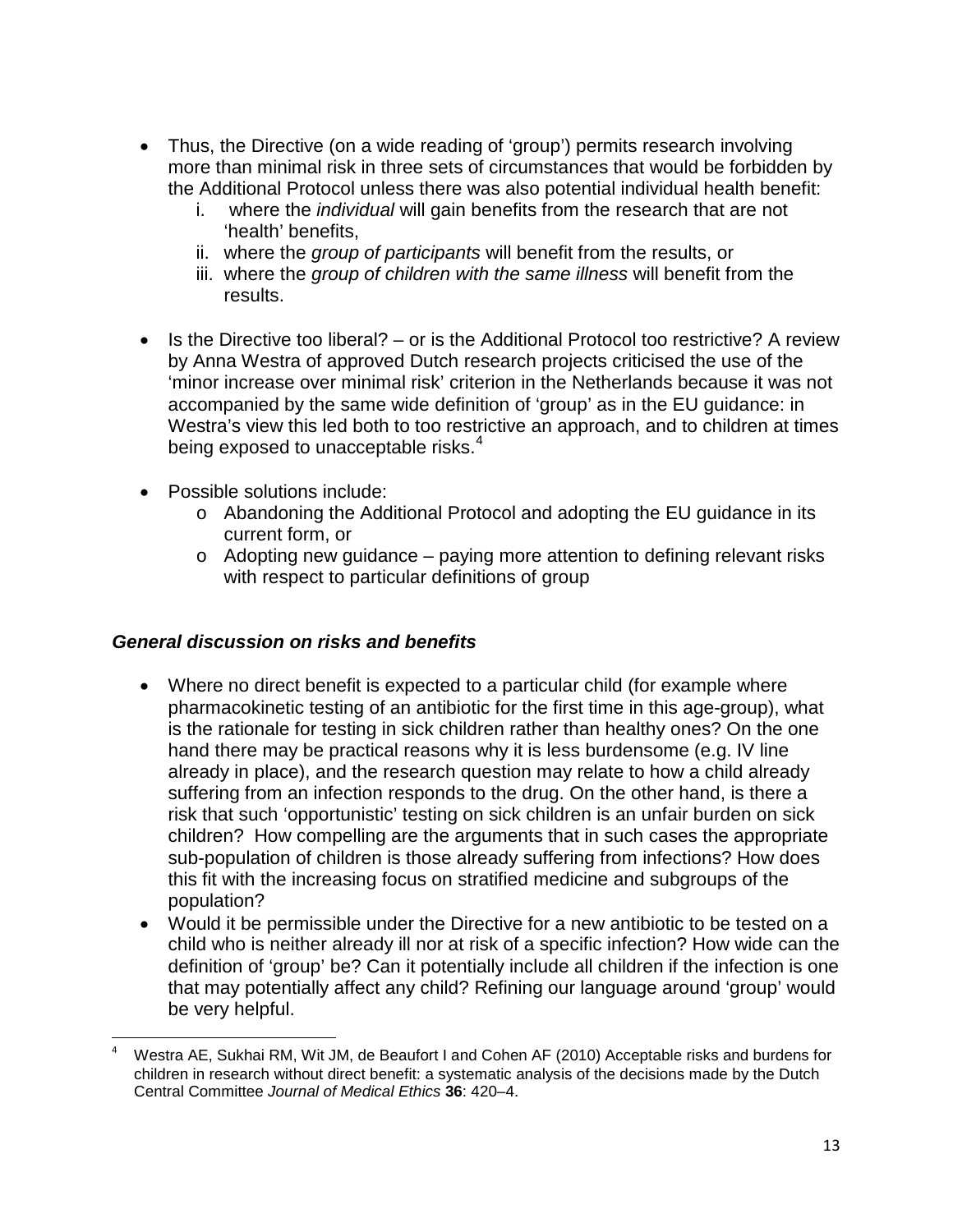- Our ability to understand the multiple nature of risk, set against different benefits, and different beneficiaries, has not really been looked at sufficiently. Regulatory transparency – for example around the assessment of risks and benefits– might help RECs and others when making their own decisions.
- Do RECs have the right composition at present? Clearly this varies: RECs may not always include the proper expertise but this may in practice be impossible: the important issue may be whether they obtain the advice they need. The involvement of representatives from patient groups may be problematic as they may not always understand the remit of a REC but instead seek to promote the view of a particular disease group.
- The standard form for REC approval specifically requests investigators to comment on how they are working with patients (in terms both of the design of the study as well as the appropriateness of the information to be provided to potential participants). This question is often the worst answered of all the questions. Some researchers regard simply it as another hurdle, while others are doing very interesting work in this area. Where it's taken seriously, the applications sail through the ethics committee as it's clear they're appropriate. Should it be made a requirement, given that at present there is no sanction?
- Children and parents should be better involved with RECs. NRES runs training programmes for RECs/investigators with the help of the Young People's Group from 'Involve' and there are ways of 'piggybacking' on the work of others in order to involve children appropriately. More publications in these areas would help.
- How do we best protect children? By improving the quality of ethical quidance? By 'tightening' the regulations/advice? And/or by improving the quality of expertise available to Ethics Committees?

# **Session 4: Is there a role for the Nuffield Council?**

- What's new?
	- o The change in EU regulation has resulted in a huge uplift of trials, and while the regulatory framework is much improved, it is also much more complex. Hence there is a significant change in the *context* in which trials take place. Some trials are really challenging around the minimal risk threshold.
	- $\circ$  Technological developments, especially in connection with genetics, bring new challenges.
	- o Many children's diseases are rare and hence there is an increasing need to move to international collaboration – yet discrepancies in regulatory frameworks are hindering research in these areas.
	- o Many of the issues discussed at the workshop are generic in nature and have long been the subject of discussion. On the other hand, the reason why these 'old' issues remain is because they have never been satisfactorily resolved!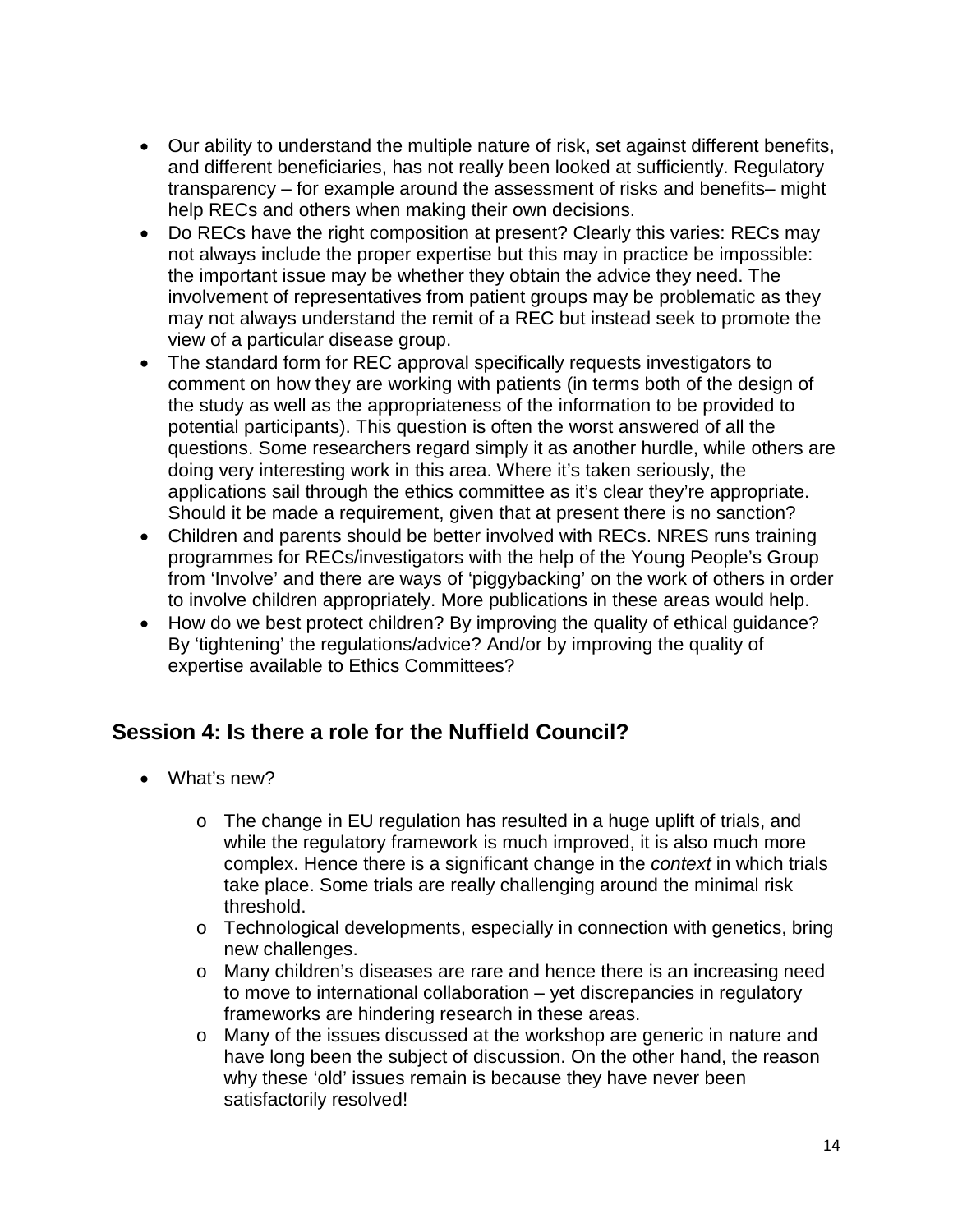- $\circ$  The RCPCH is currently revising its guidance on research involving children and is also working with bodies such as the GMC, NRES and RCN to streamline guidance to researchers (both due for publication in 2012). It would be important to avoid duplication with these initiatives.
- o It would also be important to be clear whether any project would consider all child health research, or be restricted to pharmaceutical research, or clinical trials.
- It was suggested that major issues in this area that could benefit from further discussion and analysis included:
	- o Finding ways of putting children right at the heart of the process, and avoiding the trap that legal or ethical requirements become an end in themselves (cf the way US protocols don't allow pictures in information sheets).
	- o Dealing with international disparities (regulatory/social/cultural) which hinder the progress of child health research – while recognising that countries are strongly influenced by their own legal frameworks and that harmonisation is hence exceedingly difficult.
	- o Identifying the right level of protection for children, and ensuring that this is maintained despite the increasing emphasis on the promotion of research in children.
	- o Challenging the way age is used as a guide or a bar: children vary so much and in so many different situations.
	- o Considering how 'assent' should be defined and used.
	- o Identifying the tools/expertise required if a family-based model of decisionmaking were to be developed – including taking account of the needs of particular groups (adolescents, children in care settings, children with incapacitated parents), ensuring safeguards against abuse are in place, ensuring that non-family significant others are included (e.g. patient support groups) and considering the role of good communication.
	- o Considering whether the bar is set too high with respect to the understanding of research – parents and children don't need to understand everything.
	- o Looking at the use of 'legally authorised representatives' where in fact there are parents who are competent.
	- o Considering 'burn-out' in long trials, and how this is managed (cf the Optima group in Oxford which has very good retention rates because of high levels of input from research nurses building relationships)
	- o Analysing the implications of the shift towards rights-based attitudes in research (especially in connection with rarer diseases where patient groups are becoming more powerful lobby groups), and related concerns that ethical scrutiny may act as an unreasonable bar preventing parents/ children/ researchers from going ahead with valuable research – distinguishing between the argument that people have a right that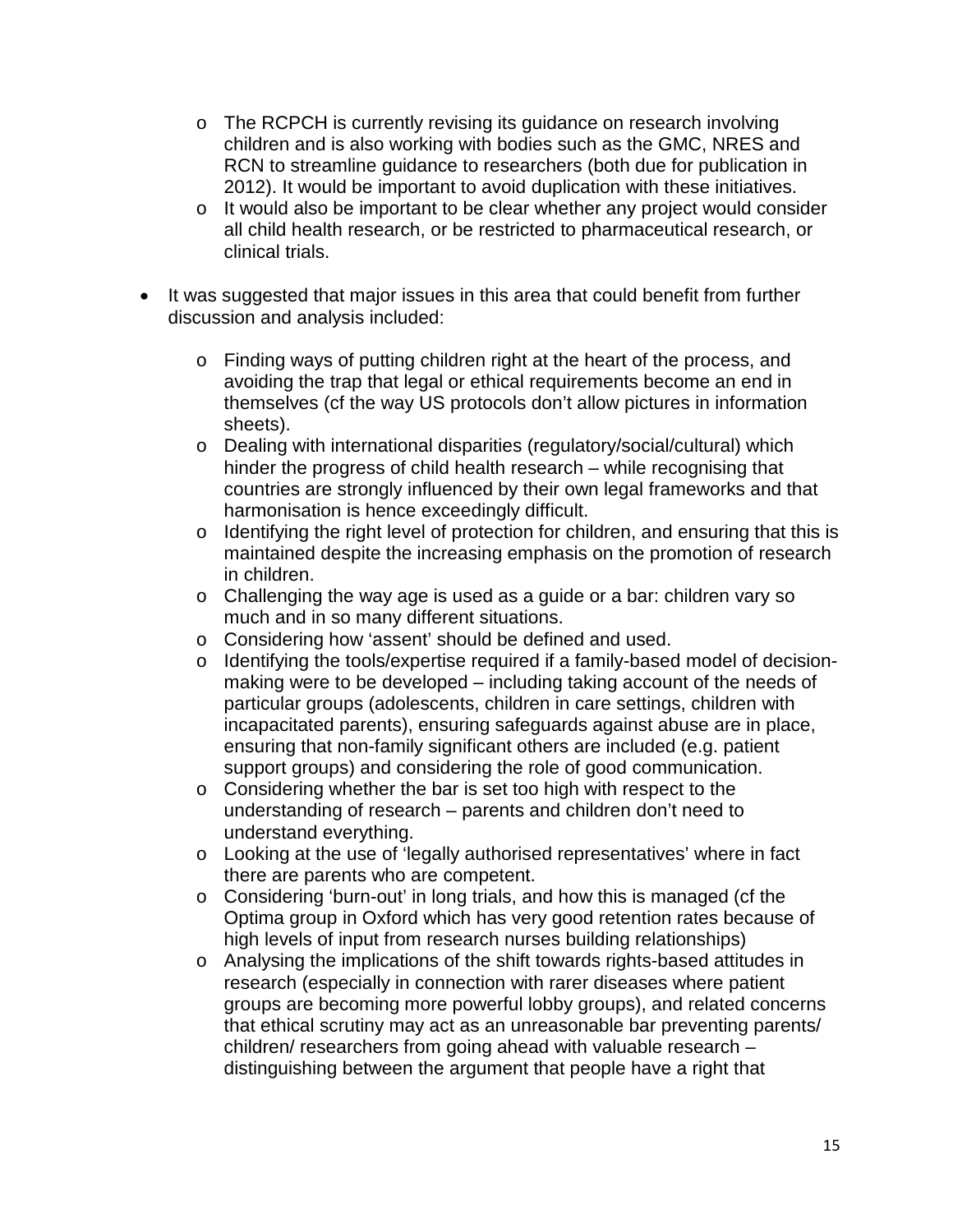research happens and the argument that individuals have a right to be in a particular research project.

o How we understand **risk** – its complexity, how it should be defined, how it should be affected by context (e.g. emergency care).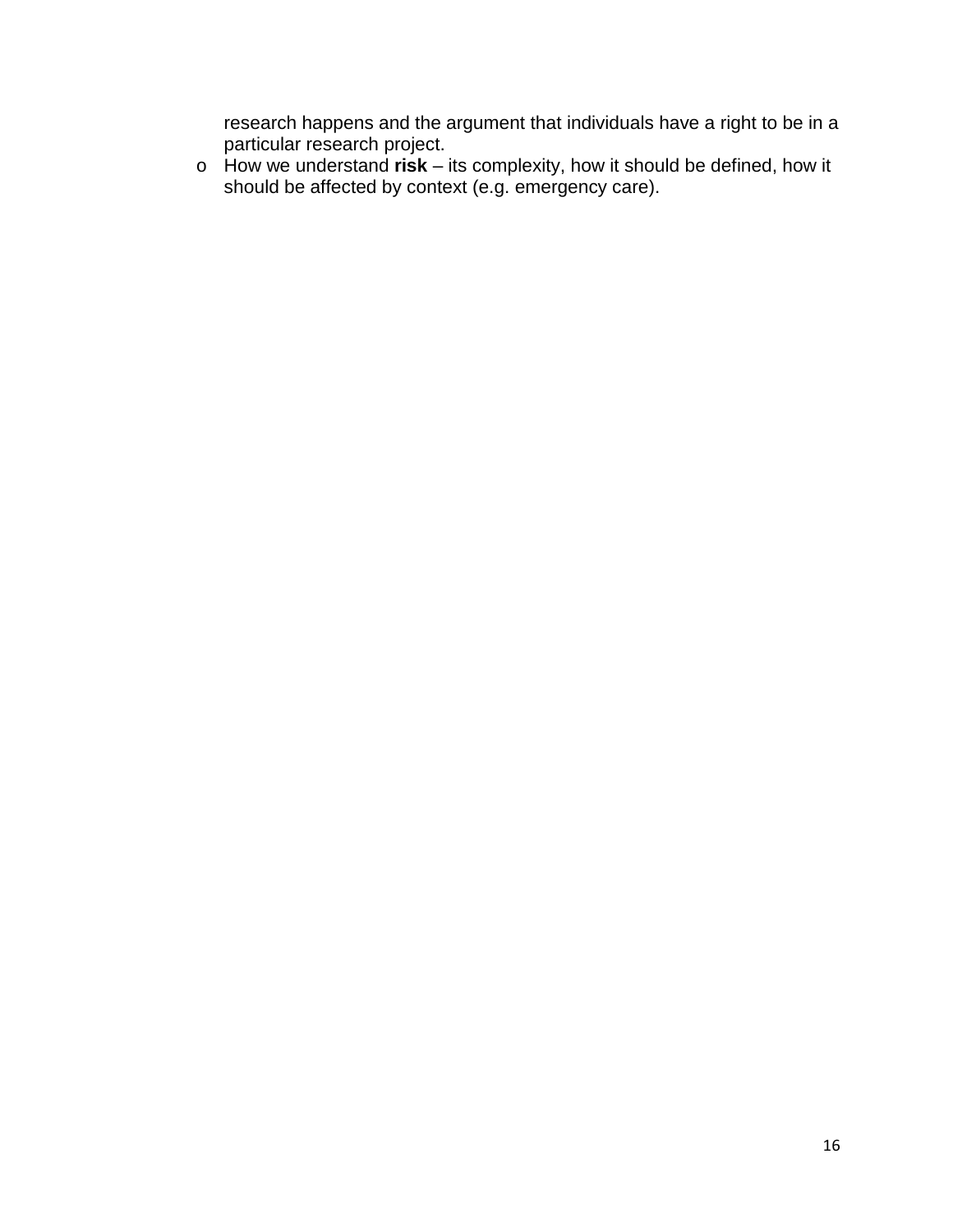## **Attendees**

Ms Sarah Barclay

*Founder, Medical Mediation Foundation; Vice-Chair, Great Ormond Street Hospital Clinical Ethics Committee; former BBC Health and Social Affairs Senior Correspondent; author of* Jaymee: The Story of Child B

Dr Joe Brierley

*Consultant Paediatric Intensivist and Chair of Research Ethics Committee, Great Ormond Street Hospital; Honorary Senior Lecturer at the Institute of Child Health, University College London*

Professor Steve Brown (Chair)

*Director of the Medical Research Council Mammalian Genetics Unit, Harwell, Oxfordshire; Editor of Mammalian Genome; Council member*

Dr Emma Cave *Senior Lecturer, School of Law, University of Leeds*

Professor Imelda Coyne

*Head of Children's Nursing/Research, School of Nursing & Midwifery, Trinity College Dublin*

Ms Helen Haggart *Senior Policy Adviser (Public Policy), British Academy*

Ms Lynn Hagger

*Lecturer, School of Law, University of Sheffield; member, Sheffield Children's NHS Foundation Trust Clinical Ethics Forum*

Dr Dan Hawcutt

*Lecturer (Clinical) Paediatric Pharmacology, Division of Developmental and Reproductive Medicine, University of Liverpool*

Dr Ralf Herold *Scientific Administrator, Paediatric Medicines, European Medicines Agency*

Professor Ray Hill

*Formerly Head of Licensing and External Research for Europe, Merck; Visiting Professor, Imperial College London; President-Elect of the British Pharmacological Society; Council member*

Professor Søren Holm

*Professor of Bioethics, University of Manchester; part-time Professor of Medical Ethics, University of Oslo; President of the European Society for Philosophy of Medicine and Health Care; joint Editor-in-Chief of the Journal of Medical Ethics; Council member*